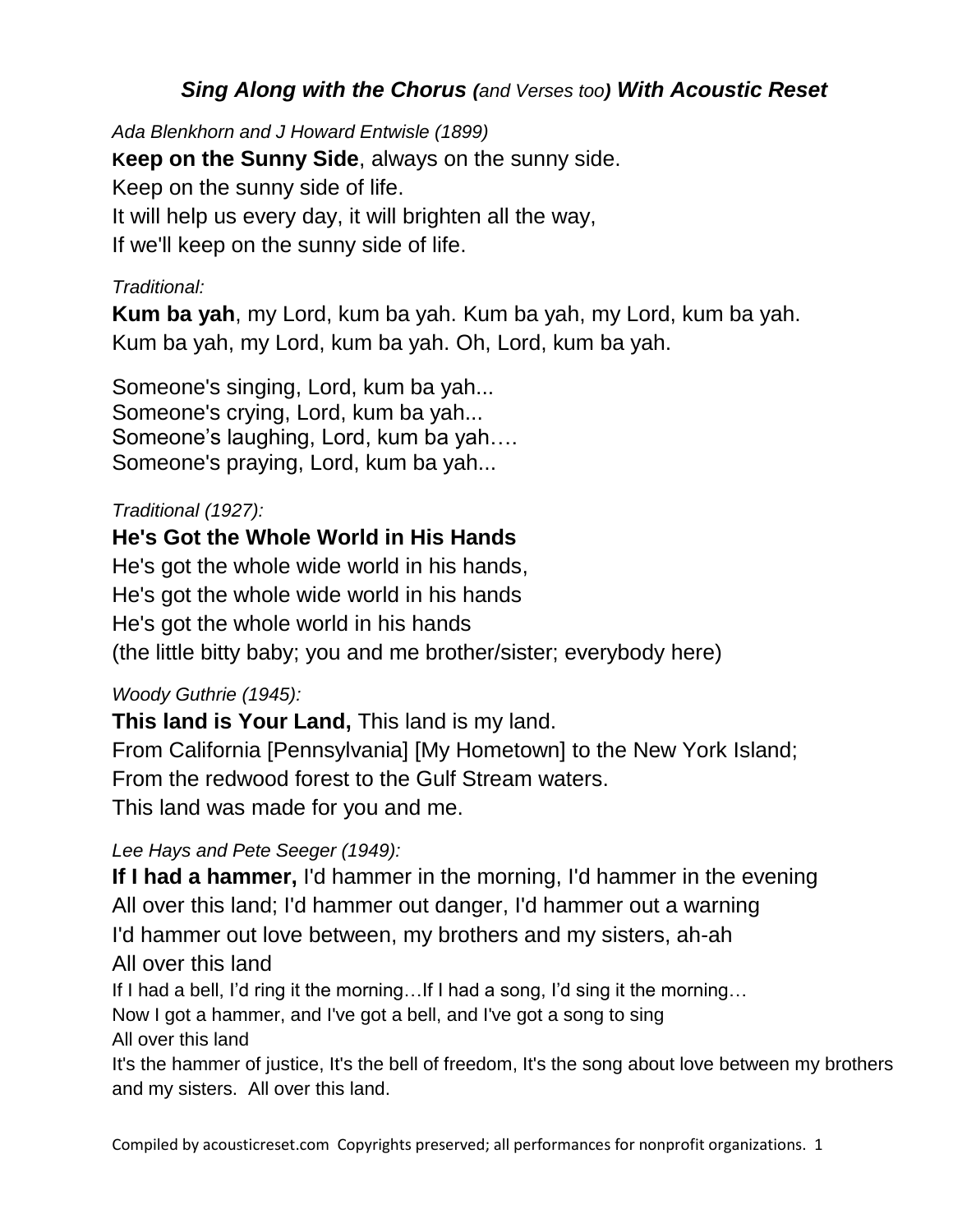#### *Kate Smith; composer, Erving Berlin (1918):*

**God bless America**, land that I love, Stand beside her and guide her. Through the night with a light from above. From the mountains, to the prairies, To the oceans white with foam, God bless America, my home sweet home.

*John Denver, Bill Danoff & Taffy Nivert (1971):*

**Country Roads**, Take Me Home, To The Place I Belong, West Virginia (or your home state), Mountain Momma,

Take Me Home, Country Road.

#### *John Newton (1779):*

**Amazing Grace**, how sweet the sound, that saved a wretch like me. I once was lost but now I'm found, was blind, but now I see.

'Twas Grace that taught, my heart to fear. And Grace, my fears relieved. How precious did that Grace appear, the hour I first believed.

Through many dangers, toils and snares, we have already come. T'was Grace that brought us safe thus far, and Grace will lead us home, And Grace will lead us home.

*Peter Yarrow & Leonard Lipton (1962):*

**Puff, the magic dragon** lived by the sea

And frolicked in the autumn mist in a land called Honah Lee,

Little Jackie paper loved that rascal puff,

And brought him strings and sealing wax and other fancy stuff. Oh (2X)

*Sonny Throckmorton (1979); recorded by Ray Price, George Burns and Others::* **I Wish I Was 18 Again**, and Goin' Where I've Never Been Now Old Folks And Old Oaks Standing Tall Just Pretend, I Wish I Was 18 Again.

*John Denver (1969); recorded by Peter, Paul & Mary* So kiss me and smile for me, Tell me that you'll wait for me. Hold me like you'll never let me go. 'Cause I'm **Leavin' on a Jet Plane,** Don't know when I'll be back again, Oh babe, I hate to go.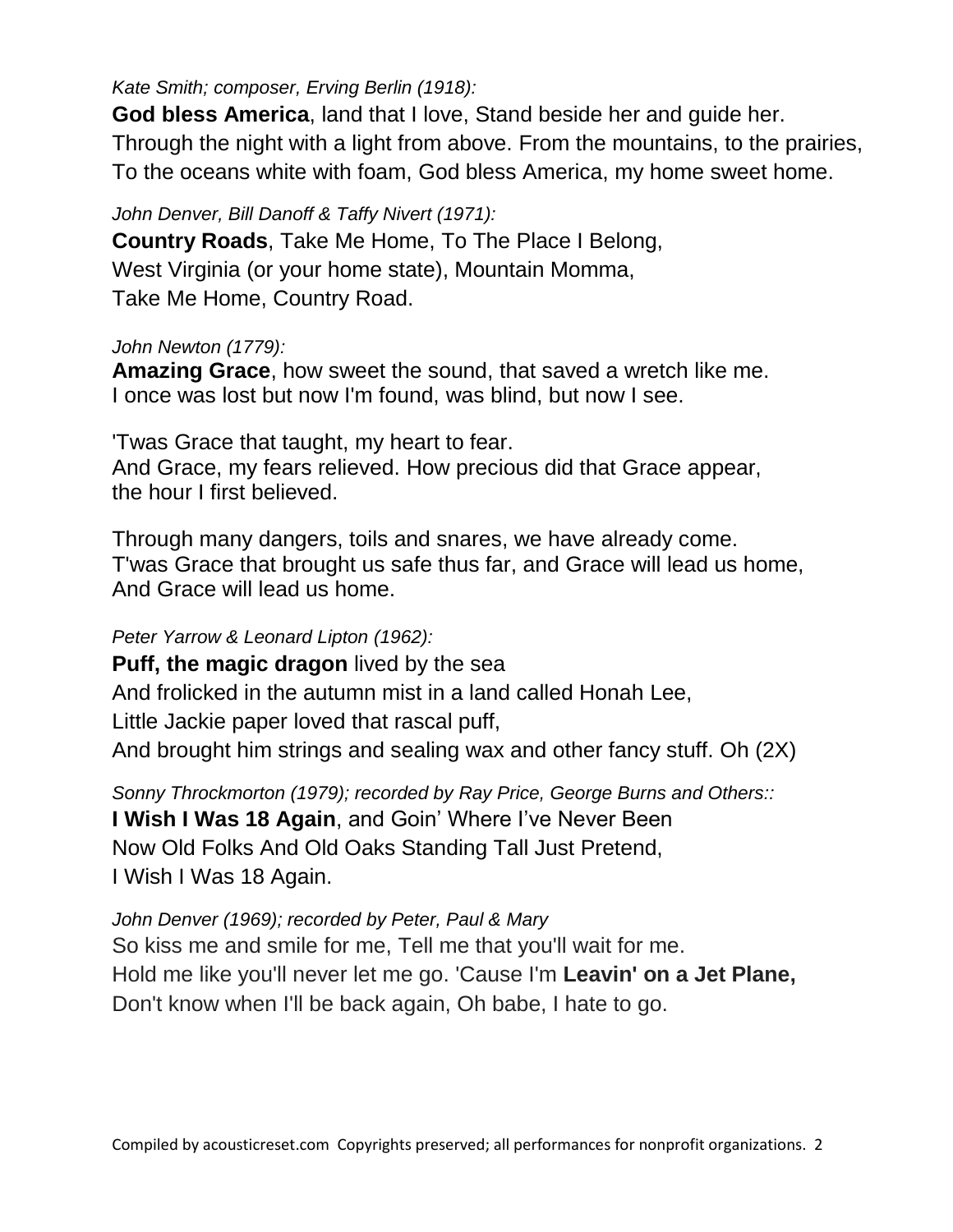*Jimmie Davis and Charles Mitchell (1939):* **You are my sunshine** My only sunshine You make me happy When sky's are gray You'll never know, dear How much I love you Please don't take my sunshine away.

#### *Joe Raposo (1971):*

**If you're happy and you know it,** clap your hands (clap clap) If you're happy and you know it, clap your hands (clap clap) If you're happy and you know it, then your face will surely show it If you're happy and you know it, clap your hands. (clap clap)

If you're happy and you know it, stomp your feet (stomp stomp) {Repeat} If you're happy and you know it, shout "Hurray!" (hoo-ray!) {Repeat} If you're happy and you know it, do all three (clap-clap, stomp-stomp, hoo-ray!) {Repeat} Other Creative Verses………

#### *Jack Norworth & Albert Tilzer (1908):*

**Take me out to the ball game**,Take me out with the crowd Buy me some peanuts and crackerjacks, I don't care if I never get back Let me root, root, root, For the home team If they don't win it's a shame, Aahh.

For it's one, Two, Three strikes you're out at the old ball game.

## *Randy Newman (1996):*

**You've got a friend in me**, you've got a friend in me When the road looks rough ahead, and you're miles and miles From your nice warm bed, you just remember what your old pal said Boy, you've got a friend in me, Yeah, you've got a friend in me.

#### *John Denver (1974):*

Hey, it's good to be **Back Home Again,** 

Sometimes this old farm feels like a long lost friend.

Yes, and hey it's good to be back home again.

#### *Merle Haggard (1968):*

And I turned twenty-one in prison doin' life without parole, No one could steer me right but **Momma Tried**, Momma Tried. Momma Tried to raise me better but her pleading I denied, And that leaves only me to blame, 'cause Momma Tried.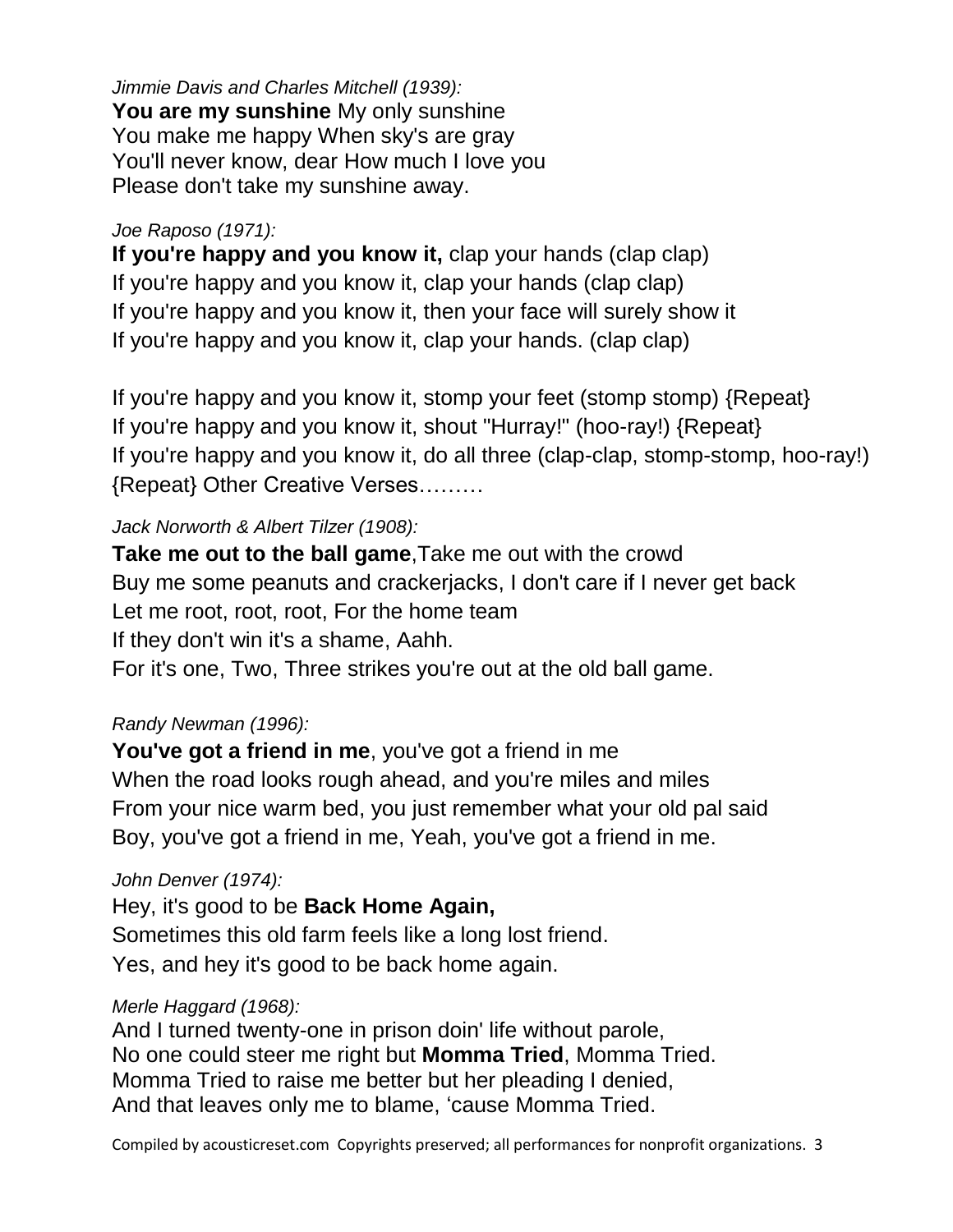*Hoyt Axton & Ken Ramsey (1962):* And I don't give a damn about a **Greenback Dollar**, Spend it fast as I can, For a wailin' song, and a good guitar, The only thing that I understand, poor boy, The only thing that I understand.

*Gene Pitney; recorded by Ricky Nelson (1961):* **Hello Mary Lou** goodbye heart, Sweet Mary Lou I'm so in love with you. I knew Mary Lou, we'd never part, So hello Mary Lou goodbye heart

#### *Johnny Cash (1957):*

I keep a close watch on this heart of mine. I keep my eyes wide open all the time. I keep the ends out for the tie that binds, Because you're mine, **I Walk The Line.**

I hear the train a comin' it's rollin' 'round the bend And I ain't seen the sunshine, since, I don't know when I'm stuck in **Folsom Prison [Blues], a**nd time keeps draggin' on But that train keeps a-rollin' on down to San Antone

When I was just a baby, My Mama told me, "son, Always be a good boy Don't ever play with guns" But I shot a man in Reno Just to watch him die When I hear that whistle blowin' I hang my head and cry

I bet there's rich folks eatin' In a fancy dinin' car They're probably drinkin' coffee And smokin' big cigars Well, I know I had it comin' I know I can't be free But those people keep a-movin' And that's what tortures me

Well, if they freed me from this prison If that railroad train was mine I bet I'd move it on a little Farther down the line Far from Folsom Prison That's where I want to stay And I'd let that lonesome whistle Blow my blues away

*Lennon & McCartney (1967):*

## **I Get By With A Little Help From My Friends**

Compiled by acousticreset.com Copyrights preserved; all performances for nonprofit organizations. 4 I Get By With A Little Help From My Friends. Gonna Try With A Little Help From My Friends. Do You Need Anybody? I Need Somebody To Love. Could It Be Anybody? I Want Somebody To Love.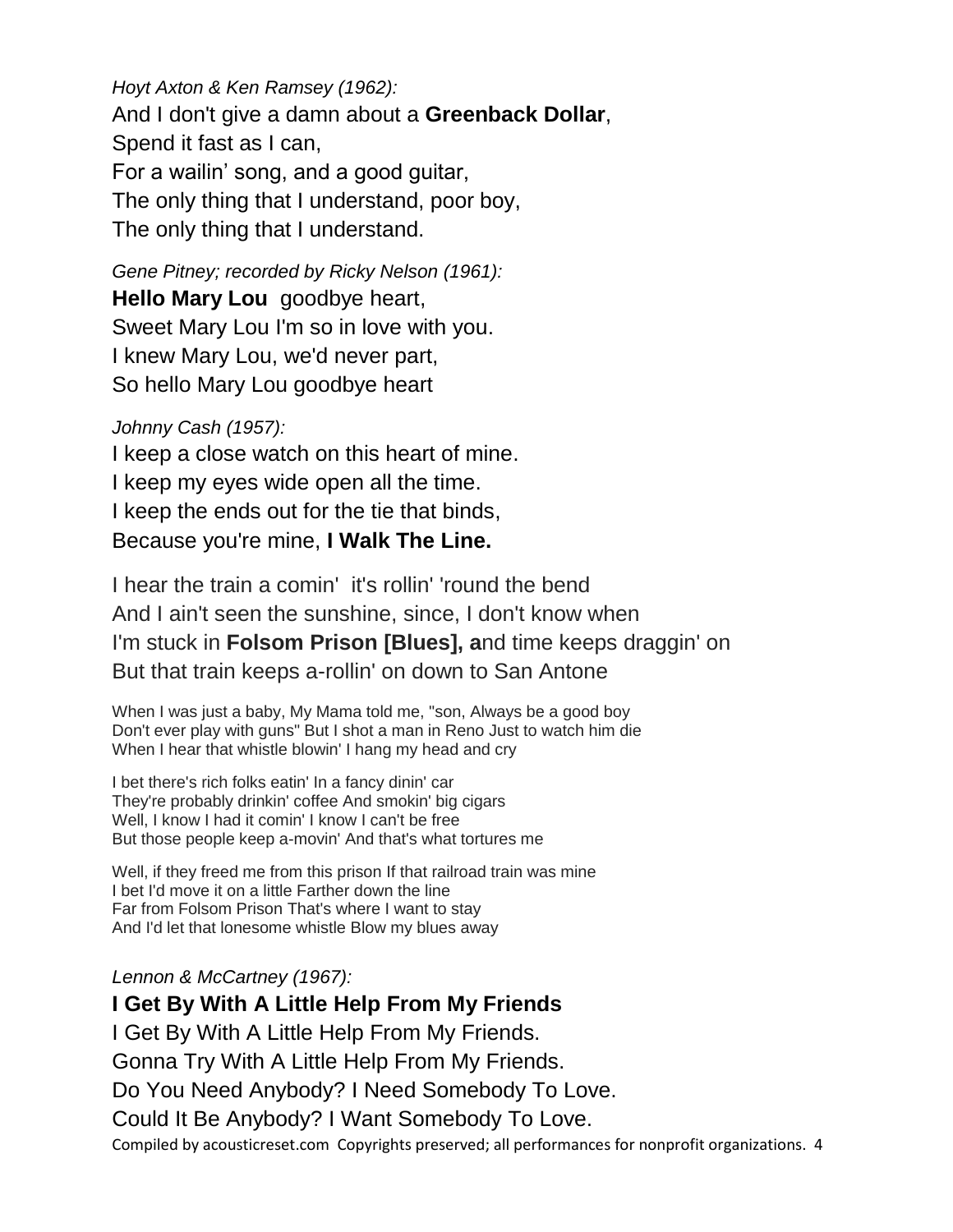#### *Paul Simon (1964):*

Hello darkness, my old friend, I've come to talk with you again. Because a vision softly creeping, left its seeds while I was sleeping. And the vision that was planted in my brain, still remains, Within the **Sound of Silence.**

In restless dreams I walked alone, narrow streets of cobblestone. 'Neath the halo of a street lamp, I turned my collar to the cold and damp. When my eyes were stabbed by the flash of a neon light, that split the night, And touched the sound of silence.

And in the naked light I saw, ten thousand people, maybe more. People talking without speaking, people hearing without listening. People writing songs that voices never share, and no one dared, Disturb the sound of silence.

Fools, said I, you do not know, silence like a cancer grows. Hear my words that I might teach you, take my arms that I might reach you. But my words, like silent raindrops fell, and echoed in the wells of silence.

And the people bowed and prayed, to the neon god they made. And the sign flashed out its warning, in the words that it was forming. And the sign said, the words of the prophets are written on the subway walls. And tenement halls, and whispered in the sounds of silence

*Buddy Holly (1958):*

**Everyday**, it's a gettin' closer, Goin' faster than a roller coaster, Love like yours will surely come my way, (hey, hey, hey) Everyday, it's a gettin' faster, Everyone says go ahead and ask her, Love like yours will surely come my way, (hey, hey, hey)

Everyday seems a little longer, Every way, love's a little stronger, Come what may, do you ever long for True love from me?

*Banjo Peterson (1895):*

**Waltzing Matilda**, Waltzing Matilda You'll come a-Waltzing Matilda, with me He sang as he watched and waited 'til his billy boiled, you'll come a-Waltzing Matilda, with me

*Habershon & Gabriel (1907):*

Compiled by acousticreset.com Copyrights preserved; all performances for nonprofit organizations. 5